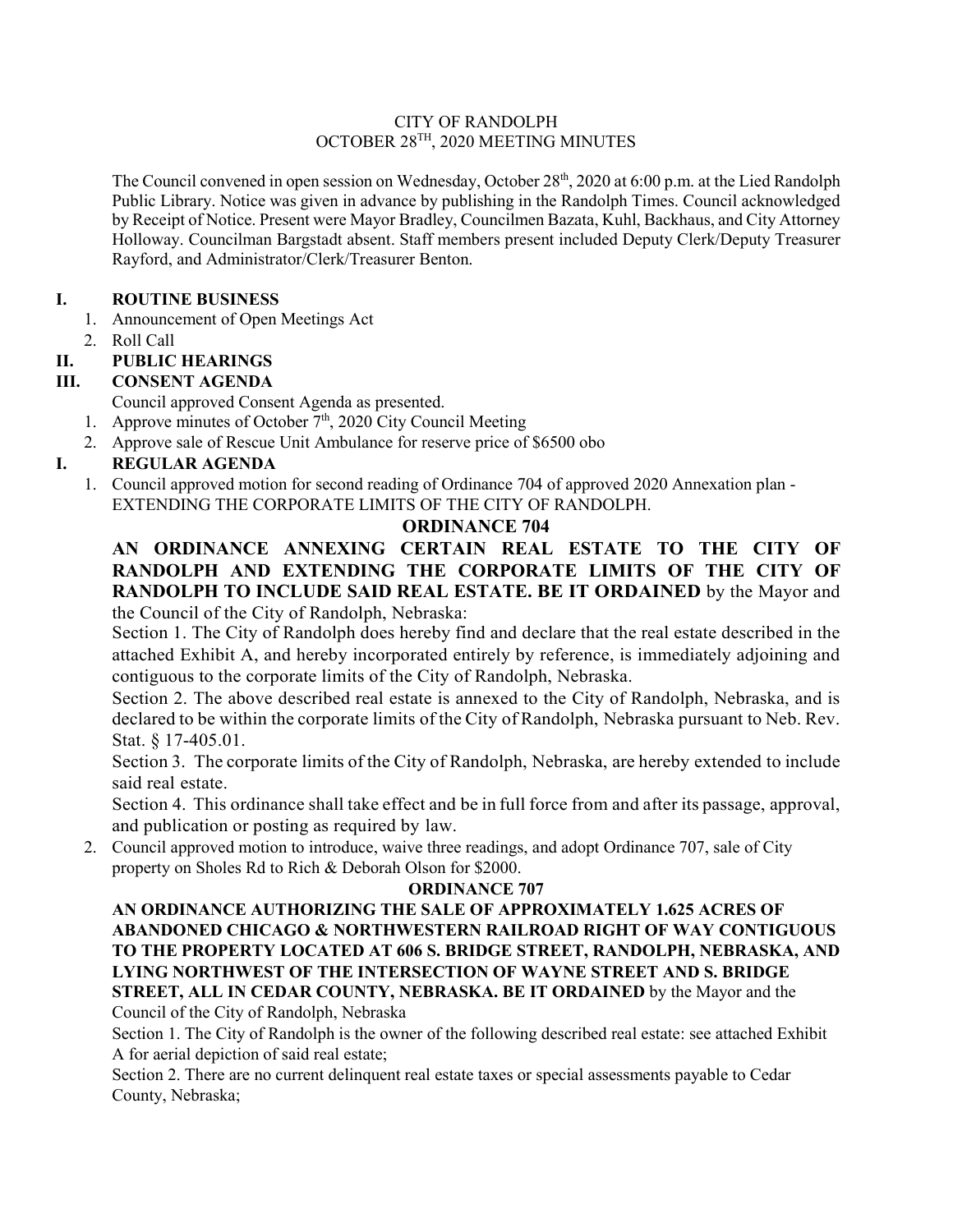Section 3. It is in the best interest of the City of Randolph to sell said real estate; that said parcel of real estate be sold to Richard Olson and Deborah Olson, husband and wife, for the sum of \$2,000.00 and other valuable consideration.

Section 4: That all other ordinances or parts thereof in conflict herewith are hereby repealed.

Section 5: That this ordinance shall be published in pamphlet form.

Section 6: That this ordinance shall take effect after its passage, approval and publication according to law. PASSED AND APPROVED this 28th day of October, 2020.

3. Council approved motion to introduce, wave three readings, and adopt Ordinance 711 – Amend City Code Chapter 2, add subsection 2-206 Economic Development Advisory Board Bylaws. EDAB will consist of 5 members who will have the Randolph, NE 68771 zip code in their address. Terms will be 3 years staggered.

#### **ORDINANCE NO. 711**

**AN ORDINANCE OF THE CITY OF RANDOLPH, CEDAR COUNTY, NEBRASKA ADDING SECTION 2-206 TITLED ECONOMIC DEVELOPMENT ADVISORY BOARD IN CHAPTER 2, ARTICLE 2 OF THE MUNICIPAL CODE OF THE CITY OF RANDOLPH; TO PROVIDE FOR THE REPEAL OF ANY ORDINANCE IN CONFLICT HEREWITH; AND TO PROVIDE FOR THE EFFECTIVE DATE THEREOF.** 

**BE IT ORDAINED BY THE MAYOR AND COUNCIL OF THE CITY OF RANDOLPH, CEDAR COUNTY, NEBRASKA, AS FOLLOWS:** 

**Section 1: That Chapter 2 of the Municipal Code of the City of Randolph ("Code") should be amended to add a new section titled: Article 2, Section 2-206 Economic Development Advisory Board.** 

**Section 2: That Article 2, Section 2-206 Economic Development Advisory Board. Should read as follows:**

2-206 Economic Development Advisory Board. The Economic Development Advisory Board shall be appointed and the nominated members must receive a majority vote of the Governing Body. The Board shall consist of five (5) members who shall reside in the Randolph, Nebraska zip code of 68771. The members of the Economic Development Advisory Board shall serve a three (3) year term of office except that the term of two (2) of the members appointed to the first Board shall be for only one (1) year, and the term of two (2) members of the first Board shall be for two (2) years. In the event that a vacancy shall occur during the term of any member, his or her successor shall be appointed for the unexpired portion of the term. The Board shall serve without compensation and may be required, in the discretion of the Governing Body, to give a bond in a sum set by resolution of the Governing Body and conditioned upon the faithful performance of their duties. At the time of the Economic Development Advisory Board's first (1st) meeting in January of each year, the Board shall organize by selecting from their number a chairman and secretary. It shall be the duty of the secretary to keep the full and correct minutes and records of all meetings and to file the same with the Municipal Clerk where they shall be available for public inspection at any reasonable time. A majority of the Board members shall constitute a quorum for the transaction of business. Special meetings may be held upon the call of the chairman or any three (3) members of the Board. It shall be the duty of the Board to have general charge of the Municipal Economic Development Advisory Board and to establish appropriate rules and regulations for the management, operation, and use of the same. All actions of the Board shall be subject to the review and supervision of the Governing Body. The Board shall be responsible for making such reports for Economic Development Advisory Board performing such additional duties as the Governing Body may designate from time to time. No member of the Governing Body shall serve as a member of the Economic Development Advisory Board while serving a term of office as a member of the Governing Body. No member of the Economic Development Advisory Board shall serve in the capacity of both the chairman and secretary of the Board.

Section 3: That all other ordinances or parts thereof in conflict herewith are hereby repealed.

Section 4: That this ordinance shall be published in pamphlet form.